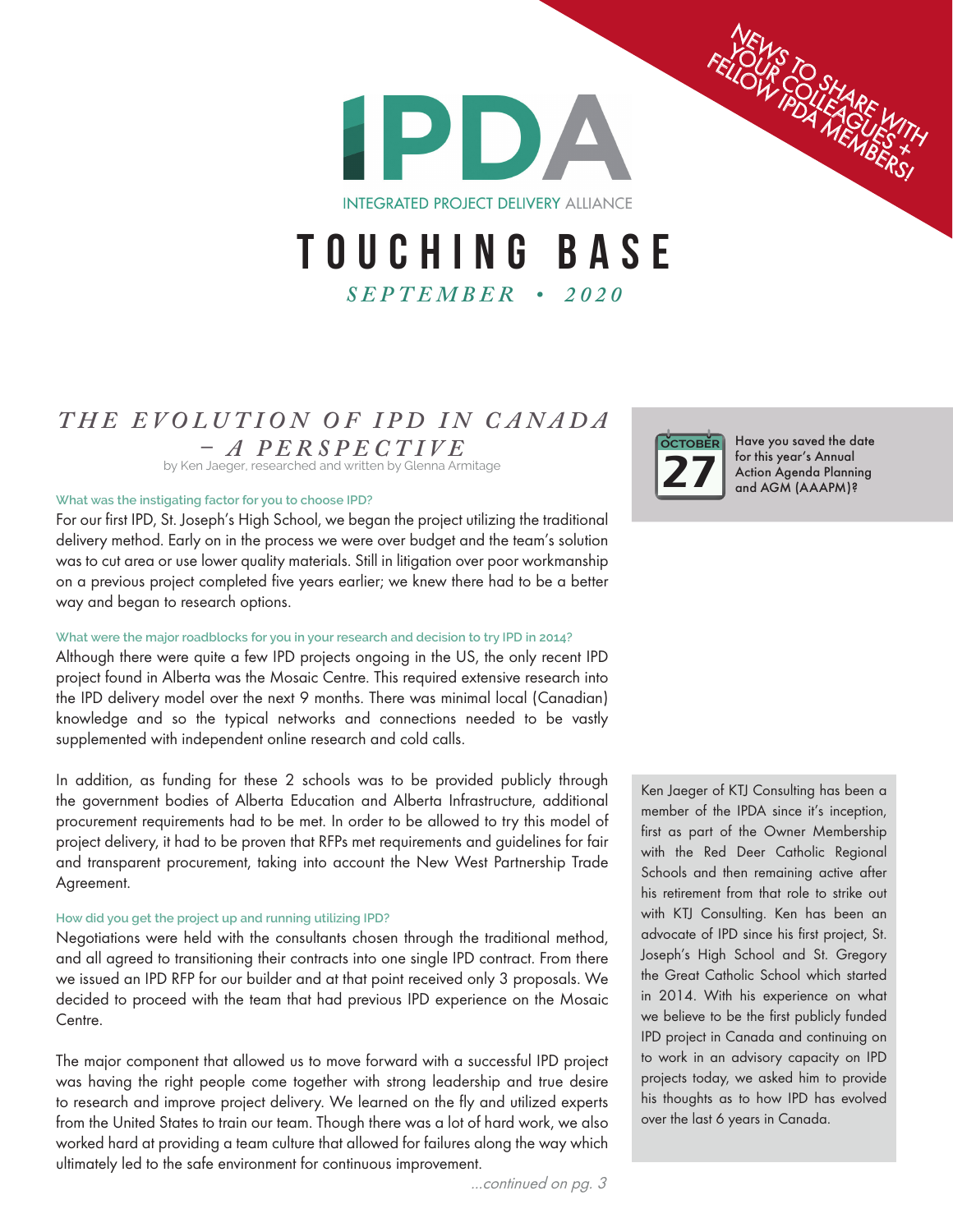# touching base

## *SEPTEMBER • 2020*



## **HAVE AN IDEA FOR A SUBMISSION TO THE IPDA UPDATE?**

One of many opportunities to get involved with the IPDA is to forward a submission to the IPDA monthly update care of INFO@IPDA.CA.

## **ARE YOU THINKING OF RUNNING FOR THE IPDA BOARD OF DIRECTORS?**

The election of the Board of Directors for the 2020-2022 term will be held on Tuesday, October 27, 2020, during the Annual General Meeting. Please consider running for office or nominating other members. We have 4 full terms (3 years per term) coming up for re-election and one replacement position for a 1 year term.

While nominations will still be accepted at the time of the election, we are offering nominees the opportunity to submit a short bio complete with their reason for running and headshot to INFO@IPDA.CA to be circulated in our October IPDA update (Tuesday, October 13th). The deadline for nominations to be included in the update is Thursday, October 8.

To stand for office or nominate a candidate for the Board of Directors, individuals must be employed with a member organization in good standing with the IPDA.

Members applying for nomination as a candidate for election to the Board of Directors pursuant to the IPDA, should note the following:

The Board of Directors is currently composed of thirteen (13) Directors. Meetings of the Directors are held on a regular monthly basis. As the IPDA is an organization run by volunteers it is expected that the Directors will play an active role in advancing the IPDA initiatives forward.

## **UPCOMING EVENTS TO WATCH FOR AT WWW.IPDA.CA/EVENTS**

| ONLINE LIVE IPD FORUM SERIES EPISODE #4 - UBC to present their findings as described<br>in the "Owners' Perceived Barriers to Adoption of IPD in Canada"                                                                                                                                                                                                                                             | September 25, 2020                |
|------------------------------------------------------------------------------------------------------------------------------------------------------------------------------------------------------------------------------------------------------------------------------------------------------------------------------------------------------------------------------------------------------|-----------------------------------|
| AAAPM + AGM This annual meeting (for IPDA members only) is not only the AGM for the business<br>of the Alliance, but operates as a collaborative workshop to pull the priorities and associated actions to<br>bring a set of recommendations to the board for prioritized initiatives in 2021. This year will have the<br>added value of Shawn Kanungo, Innovation Strategist, as a keynote speaker. | October 27, 2020                  |
| INTEGRATED PROJECT DELIVERY VIRTUAL CONFERENCE - Still under construction<br>our Knowledge + Competency Committee is planning something special for you. We will provide more<br>details ASAP, but know that we anticipate being able to assist you with your Professional Education credit<br>requirements for 2020!                                                                                | November 19, 2020                 |
| OWNERS EXCHANGE An opportunity for an online social networking event open to owners only<br>to allow for candid conversations between colleagues - let your casual conversation spark inspiration.                                                                                                                                                                                                   | To be announced at<br>IPDA/EVENTS |